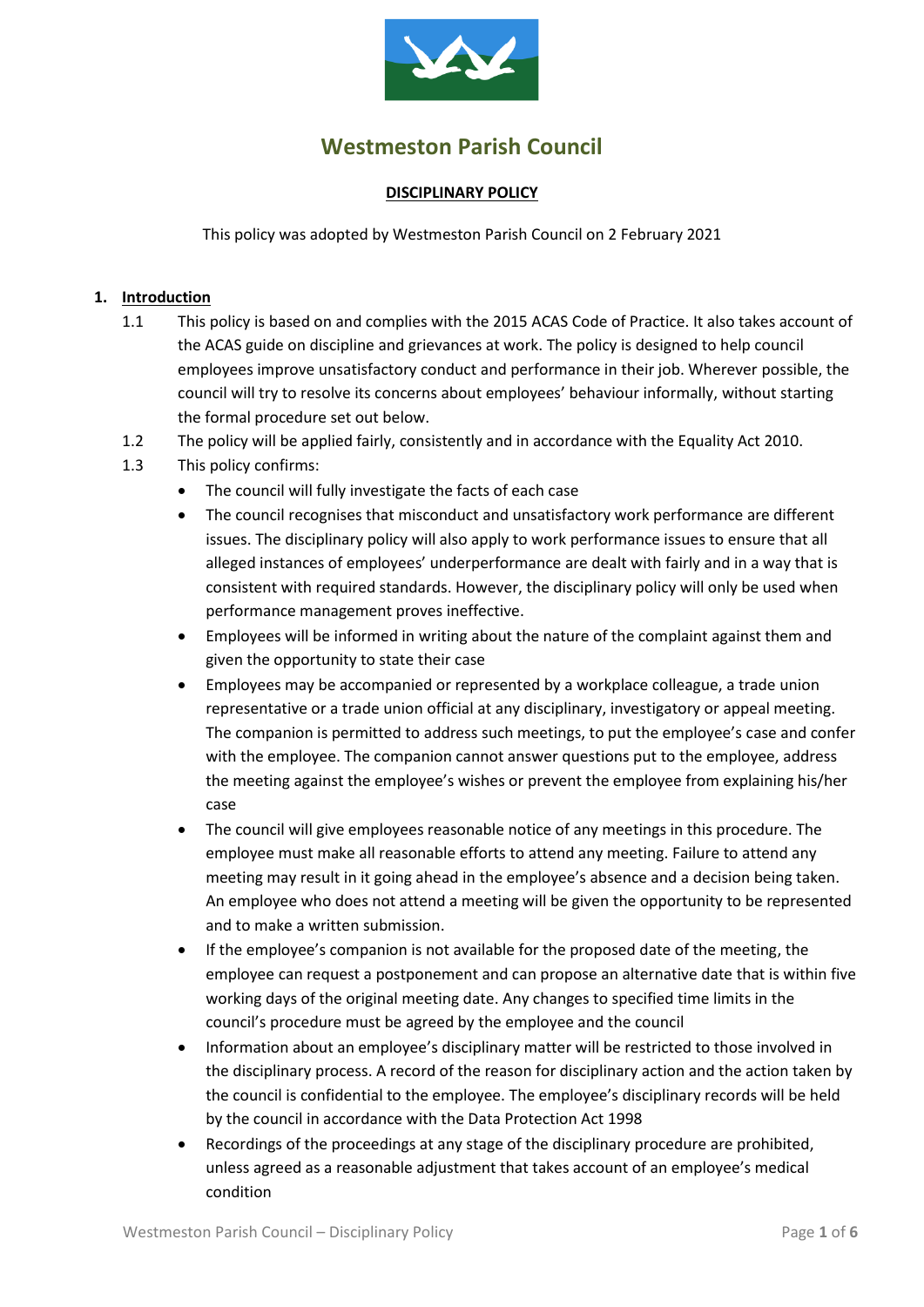- Employees have the right to appeal against any disciplinary action. The appeal decision is final
- If an employee who is already subject to the council's disciplinary procedure, raises a grievance, the grievance will normally be heard after the completion of the disciplinary procedure
- Disciplinary action taken by the council can include an oral warning, written warning, final written warning or dismissal
- Except for gross misconduct when an employee may be dismissed without notice, the council will not dismiss an employee on the first occasion that it decides there has been misconduct
- If an employee is suspended following allegations of misconduct, it will be on full pay and only for such time as is necessary. Suspension is not a disciplinary sanction. The council will write to the employee to confirm any period of suspension and the reasons for it
- The council may consider mediation at any stage of the disciplinary procedure where appropriate (for example where there have been communication breakdowns or allegations of bullying or harassment). Mediation is a dispute resolution process that requires the council's and the employee's consent
- The council may revert to external professional advisors for support at any stage of the grievance process.

# **2. Examples of misconduct**

- 2.1 Misconduct is employee behaviour that can lead to the employer taking disciplinary action. The following list contains some examples of misconduct:
	- Unauthorised absence
	- Poor timekeeping
	- Misuse of the council's resources and facilities including telephone, email and internet
	- Inappropriate behaviour
	- Refusal to follow reasonable instructions
	- Breach of health and safety rules

# **3. Examples of gross misconduct**

- 3.1 Gross misconduct is misconduct that is so serious that it is likely to lead to dismissal without notice. The following list contains some examples of gross misconduct:
	- Bullying, discrimination and harassment
	- Incapacity at work because of drugs or alcohol
	- Violent behaviour
	- Fraud or theft
	- Gross negligence
	- Gross insubordination
	- Serious breaches of health and safety rules
	- Serious and deliberate damage to property

# **4. Examples of unsatisfactory work performance**

- 4.1 The following list contains some examples of unsatisfactory work performance:
	- Inadequate application of office procedures
	- Inadequate IT skills
	- Unsatisfactory management of employees
	- Unsatisfactory communication skills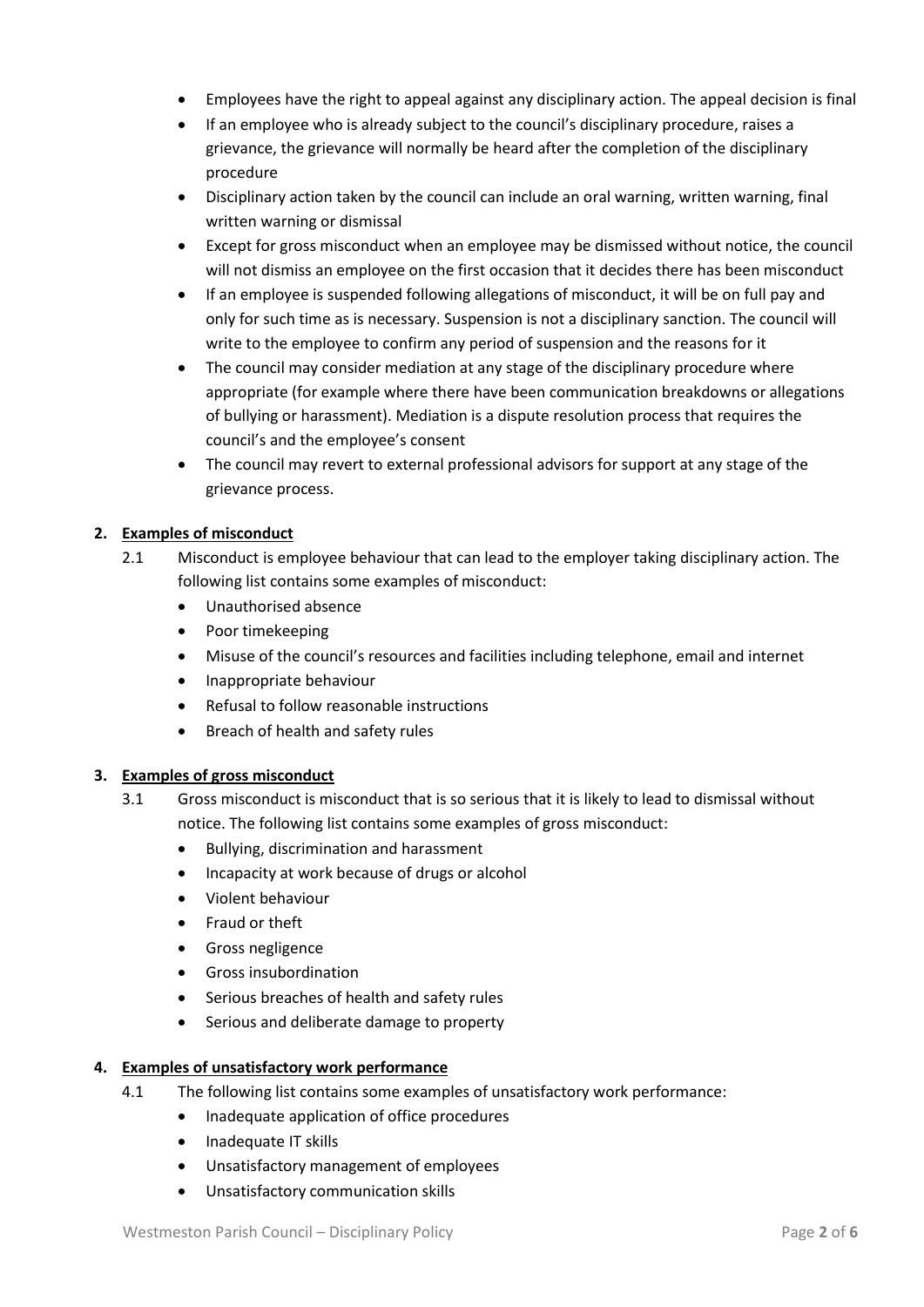# **5. Disciplinary investigation**

- 5.1 The council will appoint a minimum of two investigators who will be responsible for undertaking the investigation – a fact-finding exercise to collect all relevant information. The investigators will be independent and will normally be councillors.
- 5.2 If the council considers that there are no councillors who are independent (for example, because they all have direct involvement in the allegations about the employee), it will appoint someone from outside the council.
- 5.3 The investigators will be appointed as soon as possible after the allegations have been made. The council will inform the investigators of the terms of reference of the investigation. The terms of reference should deal with the following:
	- What the investigation is required to examine
	- Whether a recommendation is required
	- How the findings should be presented. For example, an investigator will often be required to present the findings in the form of a report
	- Who the findings should be reported to and who to contact for further direction if unexpected issues arise or advice is needed
- 5.4 The investigators will be asked to submit a report within 20 working days of appointment. In cases of alleged unsatisfactory performance or allegations of minor misconduct, the appointment of an investigator may not be necessary and the council may decide to commence disciplinary proceedings at the next stage.
- 5.5 The council will first notify the employee in writing of the alleged misconduct and ask him/her to attend a meeting with the investigators. The employee will be given at least five working days' notice of the meeting with the investigators so that he/she has reasonable time to prepare for it. The letter will explain the investigatory process and that the meeting is part of the process. The employee should be provided with a copy of the council's Disciplinary Policy. The council will also inform the employee that when he/she meets with the investigators, he/she will have the opportunity to comment on the allegations of misconduct.
- 5.6 Employees may be accompanied or represented by a workplace colleague, a trade union representative or a trade union official at any investigatory meeting.
- 5.7 If there are other persons (e.g. employees, councillors, members of the public or the council's contractors) who can provide relevant information, the investigators should try to obtain it from them in advance of the meeting with the employee.
- 5.8 The investigators have no authority to take disciplinary action. Their role is to establish the facts of the case as quickly as possible and prepare a report that recommends to the council whether or not disciplinary action should be taken.
- 5.9 The investigators report will contain their recommendations and the findings on which they were based. They will recommend either:
	- The employee has no case to answer and there should be no further action under the council's disciplinary procedure
	- The matter is not serious enough to justify further use of the disciplinary procedure and can be dealt with informally
	- The employee has a case to answer and there should be action under the councils' disciplinary procedure
- 5.10 The investigators will submit the report to the council, which will decide whether further action will be taken.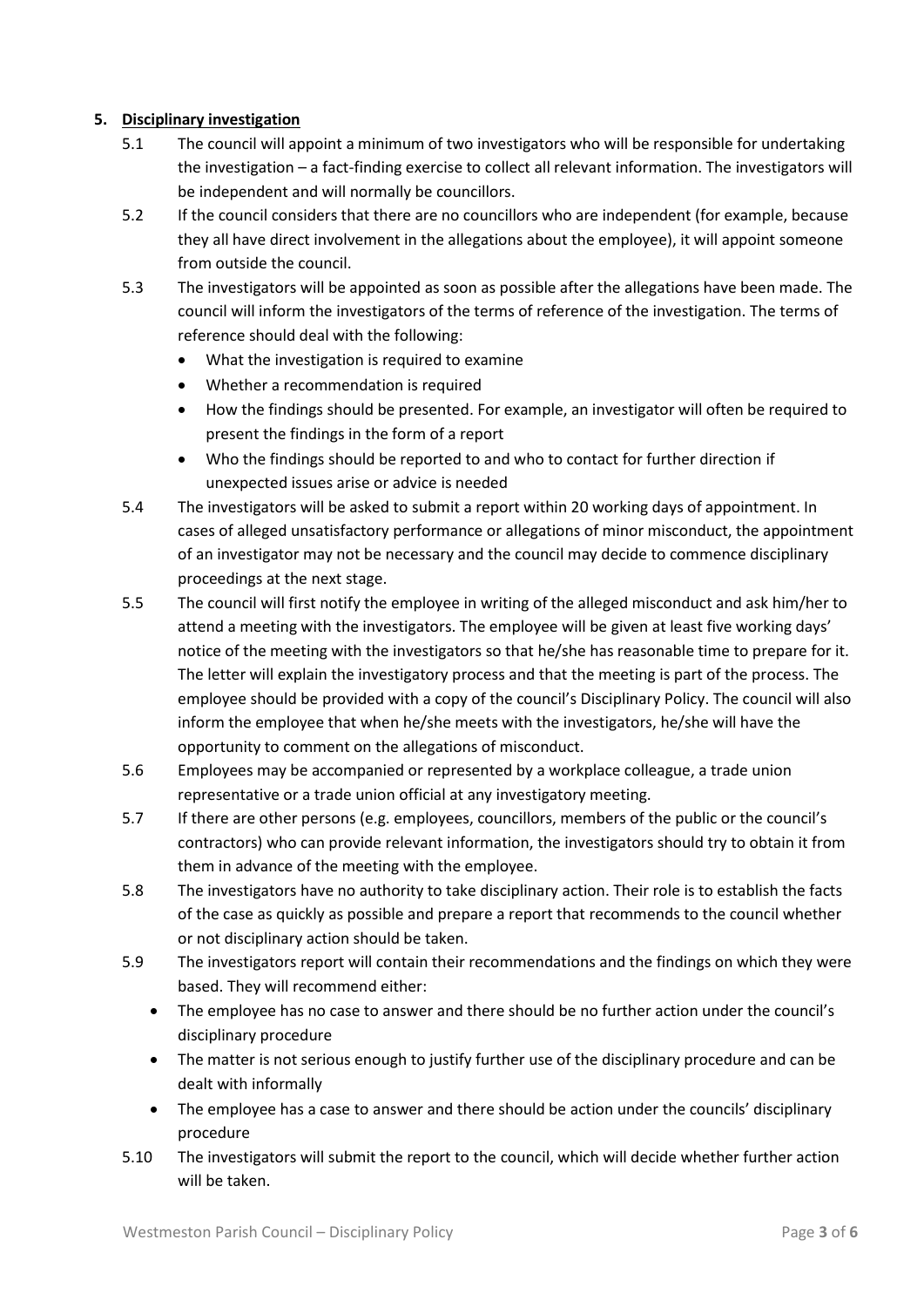5.11 If the council decides that it will not take disciplinary action, it may consider whether mediation would be appropriate in the circumstances.

# **6. The disciplinary meeting**

- 6.1 If the council decides that there is a case to answer, it will appoint a sub-committee of three councillors. The sub-committee will appoint a chairman from one of its members. The investigators shall not sit on the sub-committee. No councillor with direct involvement in the matter shall be appointed to the sub-committee. The employee will be invited, in writing, to attend a disciplinary meeting. The sub-committee's letter will confirm the following:
	- The names of its chairman and other two members
	- Details of the alleged misconduct, its possible consequences and the employee's statutory right to be accompanied at the meeting
	- A copy of the investigation report, all the supporting evidence and a copy of the council's disciplinary procedure
	- The time, date and place for the meeting. The employee will be given reasonable notice of the hearing (at least 15 working days) so that he/she has sufficient time to prepare for it
	- That witnesses may attend on the employee's and the council's behalf and that both parties should inform each other of their witnesses' names at least five working days before the meeting
	- That the employee and the council will provide each other with all the supporting evidence at least five working days before the meeting. If witnesses are not attending the meeting, witness statements will be submitted to the other side at least five working days before the meeting
	- That the employee may be accompanied by a companion a workplace colleague, a trade union representative or a trade union official
- 6.2 The disciplinary meeting will be conducted as follows:
	- The chairman will introduce the members of the sub-committee to the employee
	- The investigators will present the findings of the investigation report
	- The chairman will set out the council's case and present supporting evidence (including any witnesses)
	- The employee (or the companion) will set out his/her case and present evidence (including any witnesses)
	- Any member of the sub-committee and the employee (or the companion) may question the investigators and any witness
	- The employee (or the companion) will have the opportunity to sum up his/her case
	- The chairman will provide the employee with the sub-committee's decision with reasons, in writing, within five working days of the meeting. The chairman will also notify the employee of the right to appeal the decision
	- The disciplinary meeting may be adjourned to allow matters that were raised during the meeting to be investigated by the sub-committee

#### **7. Disciplinary action**

7.1 If the sub-committee decides that there should be disciplinary action, it may be any of the following:

#### **Oral warning**

An oral warning is issued for most first instances of minor misconduct. The council will notify the employee: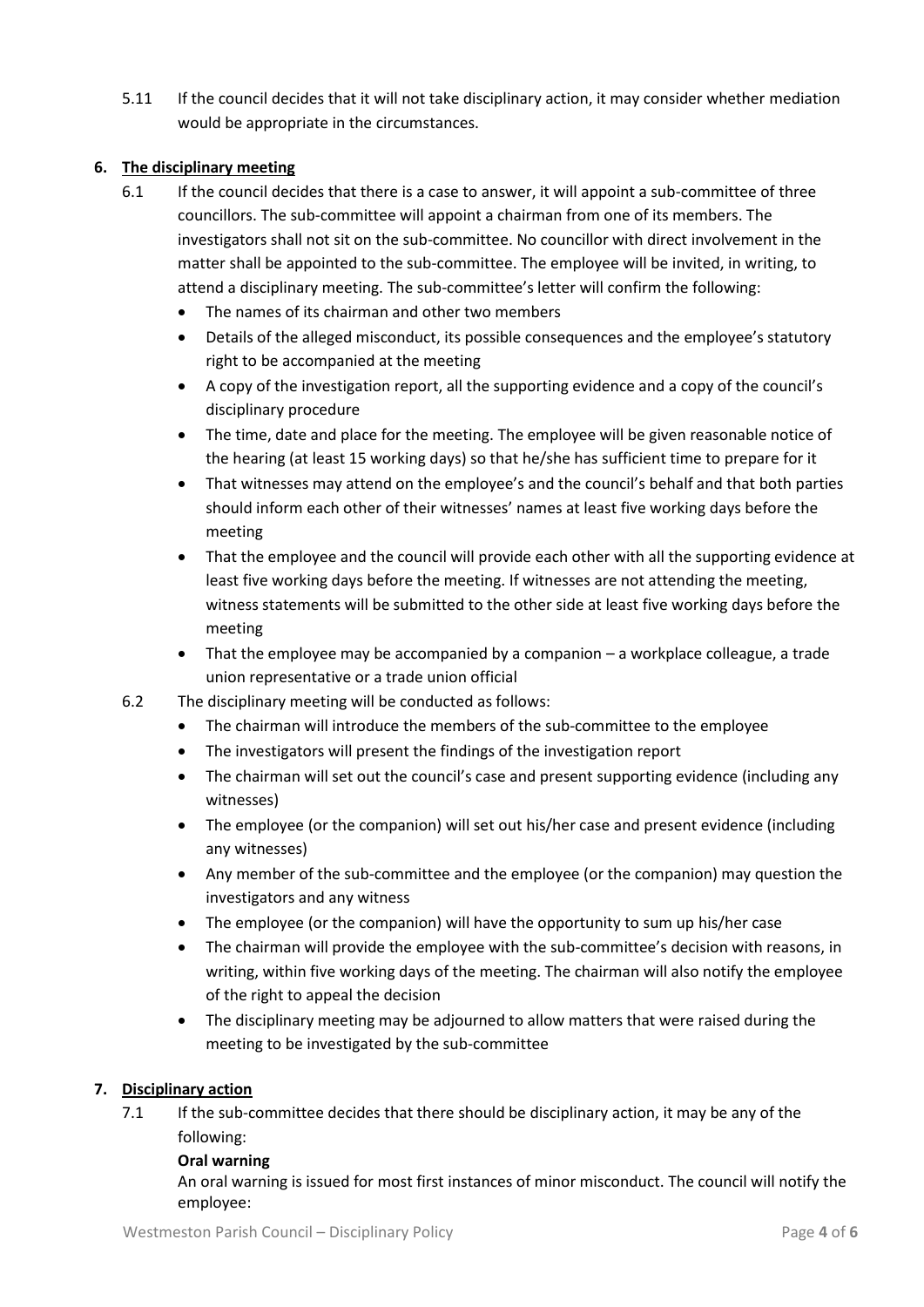- The reason for the warning, the improvement required (if appropriate) and the time period for improvement
- That further misconduct/failure to improve will result in more serious disciplinary action
- The employee's right of appeal
- That a note confirming the oral warning will be placed on the employee's personnel file, that a copy will be provided to the employee and that the warning will remain in force for six months

#### **Written warning**

If there is a repetition of earlier misconduct which resulted in an oral warning, or for different and more serious misconduct, the employee will normally be given a written warning. A written warning will set out:

- The reason for the written warning, the improvement required (if appropriate) and the time period for improvement
- That further misconduct/failure to improve will result in more serious disciplinary action
- The employee's right of appeal
- That a note confirming the written warning will be placed on the employee's personnel file, that a copy will be provided to the employee and that the warning will remain in force for 12 months

#### **Final written warning**

If there is further misconduct during the period of a written warning or if the misconduct is sufficiently serious, the employee will be given a final written warning. A final written warning will set out:

- The reason for the final written warning, the improvement required (if appropriate) and the time period for improvement
- That further misconduct/failure to improve will result in more serious disciplinary action up to and including dismissal
- The employee's right of appeal
- That a note confirming the final written warning will be placed on the employee's personnel file, that a copy will be provided to the employee and that the warning will remain in force for 18 months

# **Dismissal**

The council may dismiss:

- For gross misconduct
- If there is no improvement within the specified time period in the conduct which has been the subject of a final written warning
- If another instance of misconduct has occurred and a final written warning has already been issued and remains in force
- 7.2 The council will consider very carefully a decision to dismiss. If an employee is dismissed, he/she will receive a written statement of the reasons for his/her dismissal, the date on which the employment will end and details of his/her right to appeal.
- 7.3 If the sub-committee decides to take no disciplinary action, no record of the matter will be retained on the employee's personnel file. Action imposed as a result of the disciplinary meeting will remain in force unless and until it is modified as a result of an appeal.